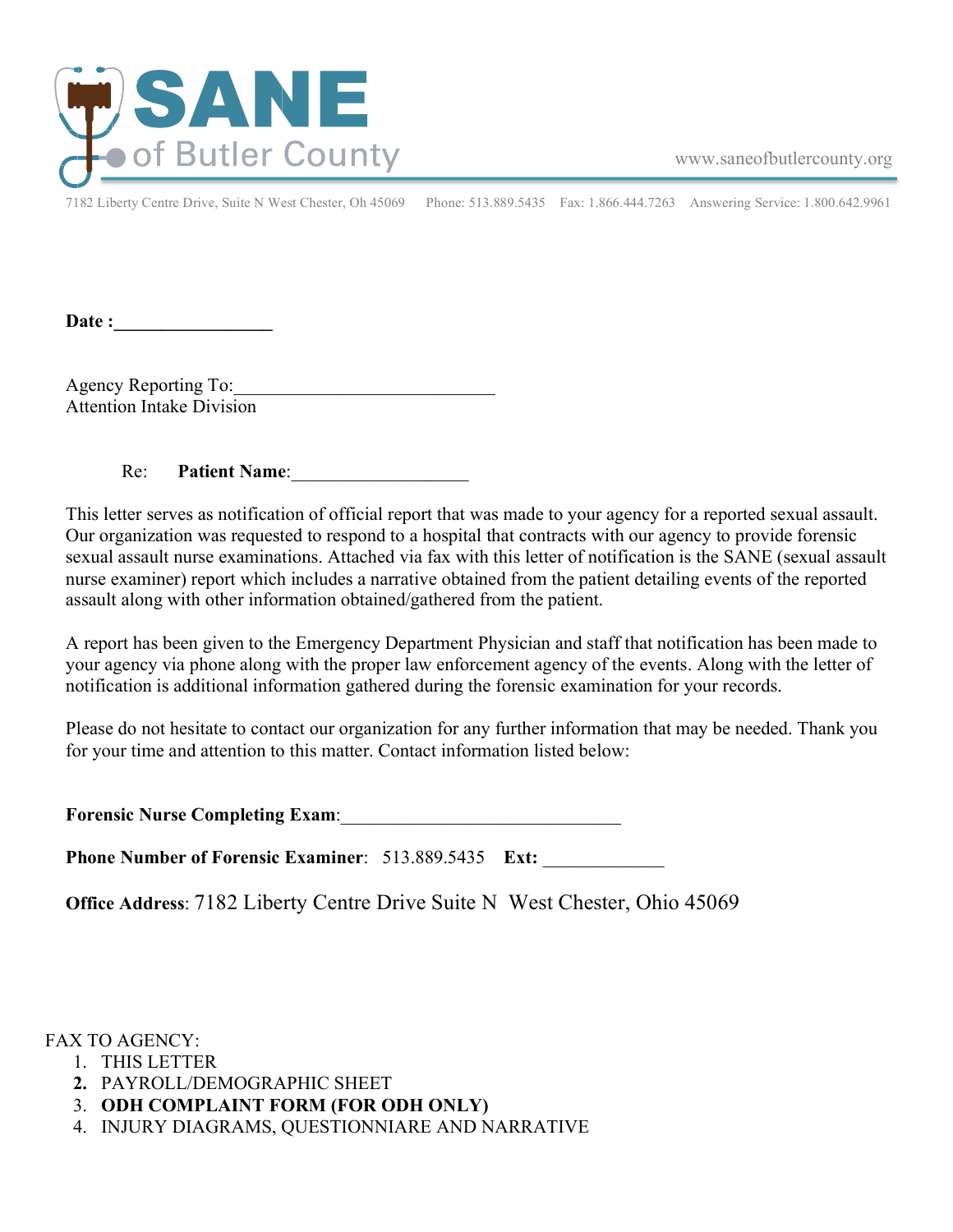### **PROVIDER AND CONSUMER SERVICES UNIT** DIVISION OF QUALITY ASSURANCE OHIO DEPARTMENT OF HEALTH **COMPLAINT FORM**

You may file this complaint **ANONYMOUSLY**, by **NOT** providing us your name and address. **Skip to Section II if you wish to remain anonymous**. If you remain anonymous, ODH will not be able to contact you to obtain additional information or notify you of the results of the complaint investigation.

#### **Section I Complainant Information –** *Complete only if you wish to receive our acknowledgement and notification letters with the results of the complaint investigation* **\*Red outlined fields are mandatory** Complainant Name:

| <b>Street Address:</b>                                                                     |         |                      |      |
|--------------------------------------------------------------------------------------------|---------|----------------------|------|
|                                                                                            |         |                      |      |
| City:                                                                                      | State:  |                      | Zip: |
|                                                                                            |         |                      |      |
| Primary Telephone:                                                                         |         | Secondary Telephone: |      |
|                                                                                            |         |                      |      |
| $\mathbf{M}\Omega$<br>$\bullet$ <b>1</b> $\bullet$ $\bullet$ <b>1 1</b> $\bullet$ <b>0</b> | $P = 1$ |                      |      |

**NOTE: All person-identifiable information is confidential.** 

#### **Section II Facility Information**

| *Facility Name: | *Facility Type: |     |  |
|-----------------|-----------------|-----|--|
| *Address:       |                 |     |  |
| City:           | State:          | Zip |  |
| Telephone:      |                 |     |  |

### **Section III Resident(s)/Patient(s) Information**

| Resident/Patient Name:            | Date of Birth:                                                      |  |
|-----------------------------------|---------------------------------------------------------------------|--|
|                                   |                                                                     |  |
| Relationship to Resident/Patient: | Is the Resident/Patient still in the facility?                      |  |
|                                   | $\Box$ Yes<br>$\Box$ No                                             |  |
| <b>Additional Name(s):</b>        |                                                                     |  |
| Name:                             | Date of Birth:                                                      |  |
| Relationship to Resident/Patient: | Is the Resident/Patient still in the facility? $\Box$ Yes $\Box$ No |  |
| Name:                             | Date of Birth:                                                      |  |
| Relationship to Resident/Patient: | Is the Resident/Patient still in the facility? $\Box$ Yes $\Box$ No |  |

#### **Section IV Alleged Wrongdoer(s) Information – if applicable or known**

| Name:                            | Title: |  |  |
|----------------------------------|--------|--|--|
|                                  |        |  |  |
| <b>Additional Name(s)/Title:</b> |        |  |  |
| Name and Title:                  |        |  |  |
|                                  |        |  |  |
| Name and Title:                  |        |  |  |
| Name and Title:                  |        |  |  |
|                                  |        |  |  |
|                                  |        |  |  |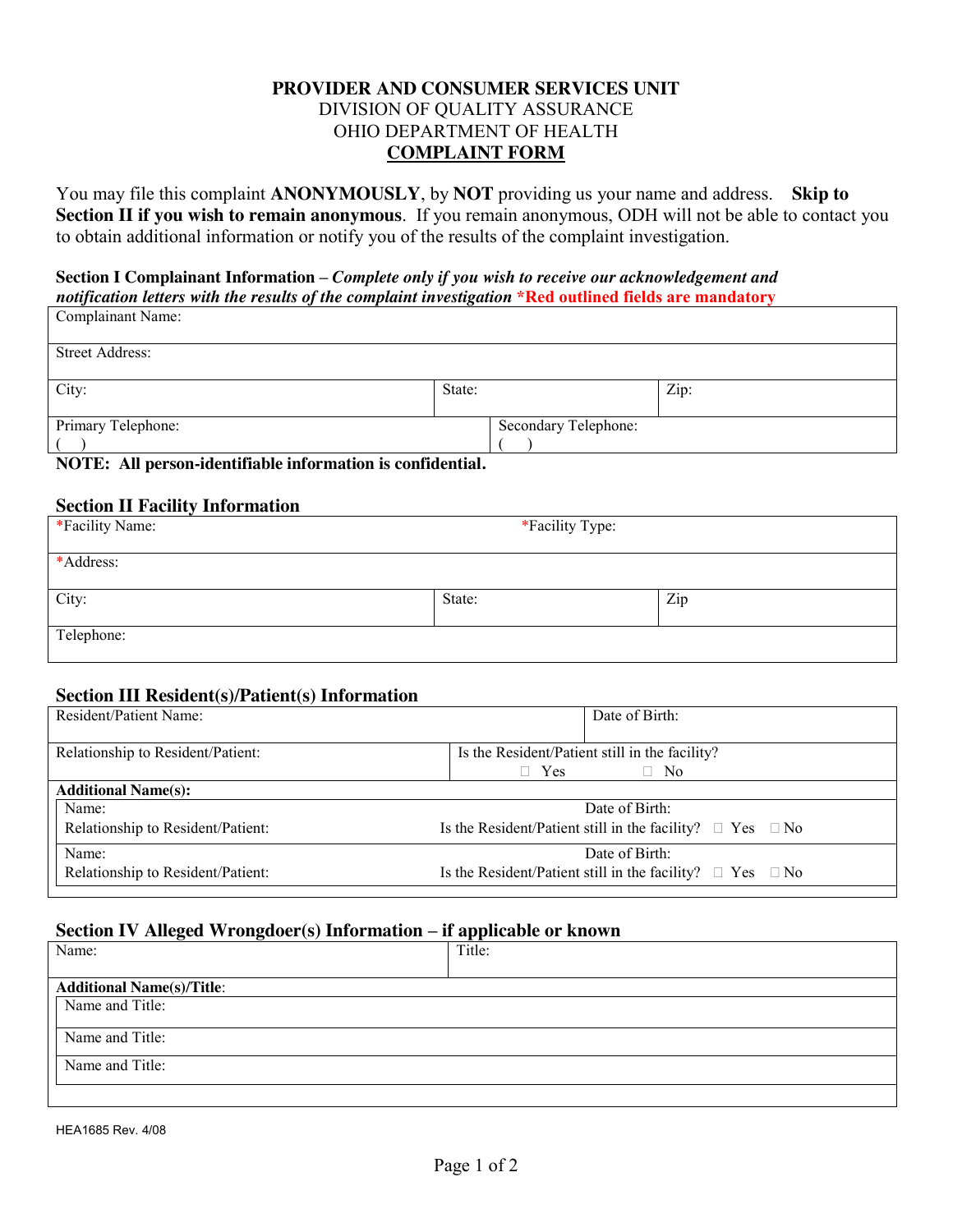# **Ohio Department of Health (ODH) & Ohio Department of Corrections**

# **Ohio Department of Health (Nursing Home and Medical Facility Reporting)**

(Phone) 1.800.342.0553 (M-F 8am-4:30pm) Live After hours/Holidays/Weekends: Leave a voicemail and you will receive a return call during the next business day.

(Fax) 614.564.2422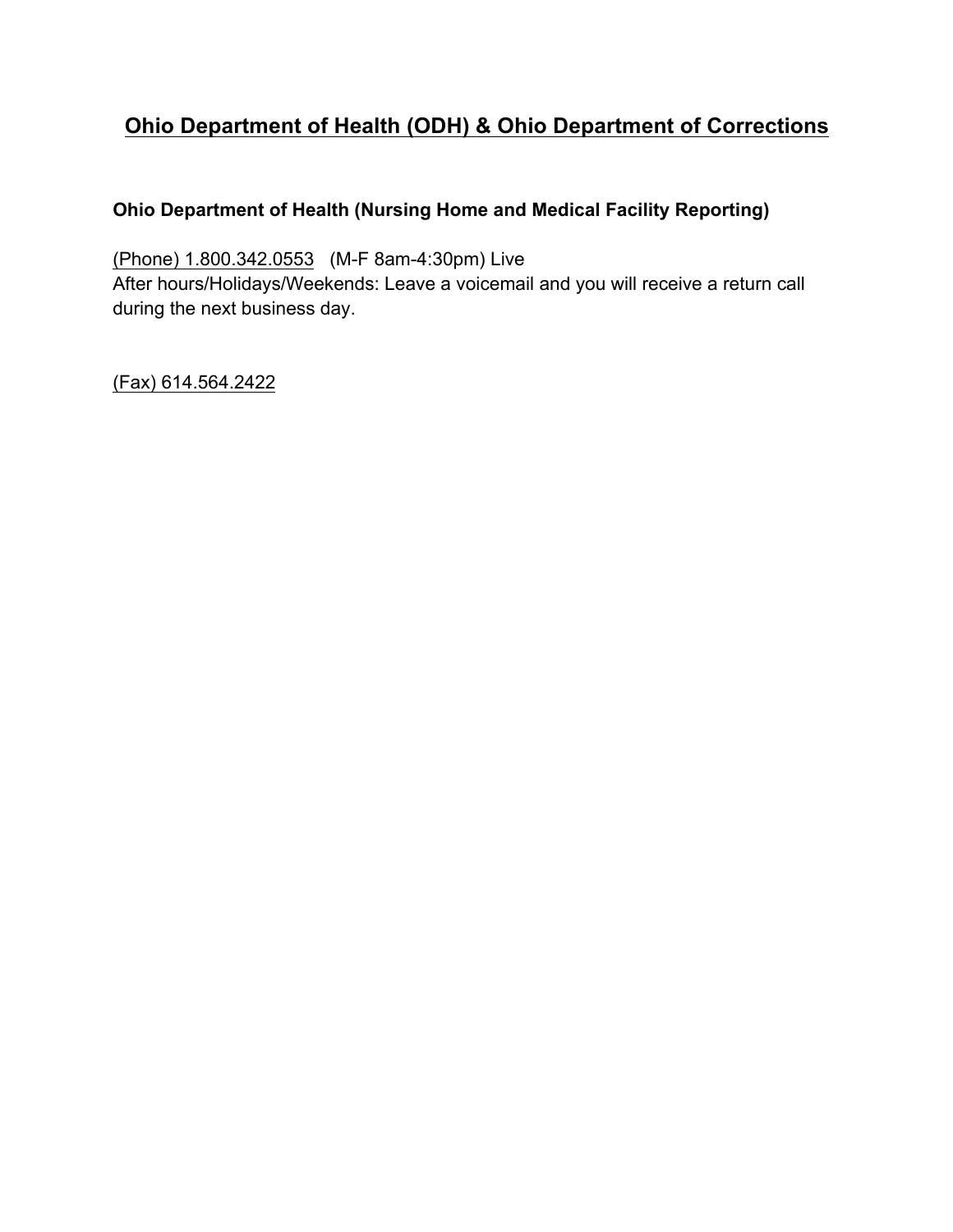# **Adult Protective Services**

|                            |                                                                      |                                    | <b>After Hrs./Weekend</b><br><b>Holidays</b> |
|----------------------------|----------------------------------------------------------------------|------------------------------------|----------------------------------------------|
| <b>Brown County APS</b>    | (P) 937.378.6104 (M-F 8a-5p)<br>(F) 937.378.4753                     |                                    | 937.378.4435                                 |
| <b>Butler County APS</b>   | (P) 513.868.0888<br>(F) 513.887.4210                                 |                                    |                                              |
| <b>Clermont County APS</b> | (P) 513.732.7173<br>(F) 513.732.7833                                 |                                    |                                              |
| <b>Darke County APS</b>    | (P) 937.548.4132 (M-F 8a-4:30p)<br>(F) 937.548.4928                  |                                    | 937.548.2020                                 |
| <b>Fayette County APS</b>  | (F) 740.333.3581                                                     | (P) 740.335.0350 (M-F 7:30a-4:30p) | 740.335.6170                                 |
| <b>Greene County APS</b>   | (P) 937.562.6000<br>(F) 937.562.6177                                 |                                    |                                              |
| <b>Hamilton County APS</b> | (P) 513.421.5433<br>(F) 513.946.2264                                 |                                    |                                              |
| <b>Miami County APS</b>    | (P) 937.440.3471<br>(F) 937.335.2225                                 |                                    |                                              |
| <b>Montgomery Co. APS</b>  | (P) 937.225.4906<br>(F) 937.496.6718                                 |                                    |                                              |
| <b>Preble County APS</b>   | (P) 937.456.6205<br>(F) 937.456.6086                                 |                                    |                                              |
| <b>Shelby County APS</b>   | (P) 937.498.4981 (M-F 7:30a-4p)<br>(F) 937.498.7396 (Tues. 7:30a-6p) |                                    | 937.498.1111                                 |
| <b>Warren County APS</b>   | (P) 513.695.1423 (M-F 8a-4:30p)<br>(F) 513.695.2701                  |                                    | 513.695.1600                                 |